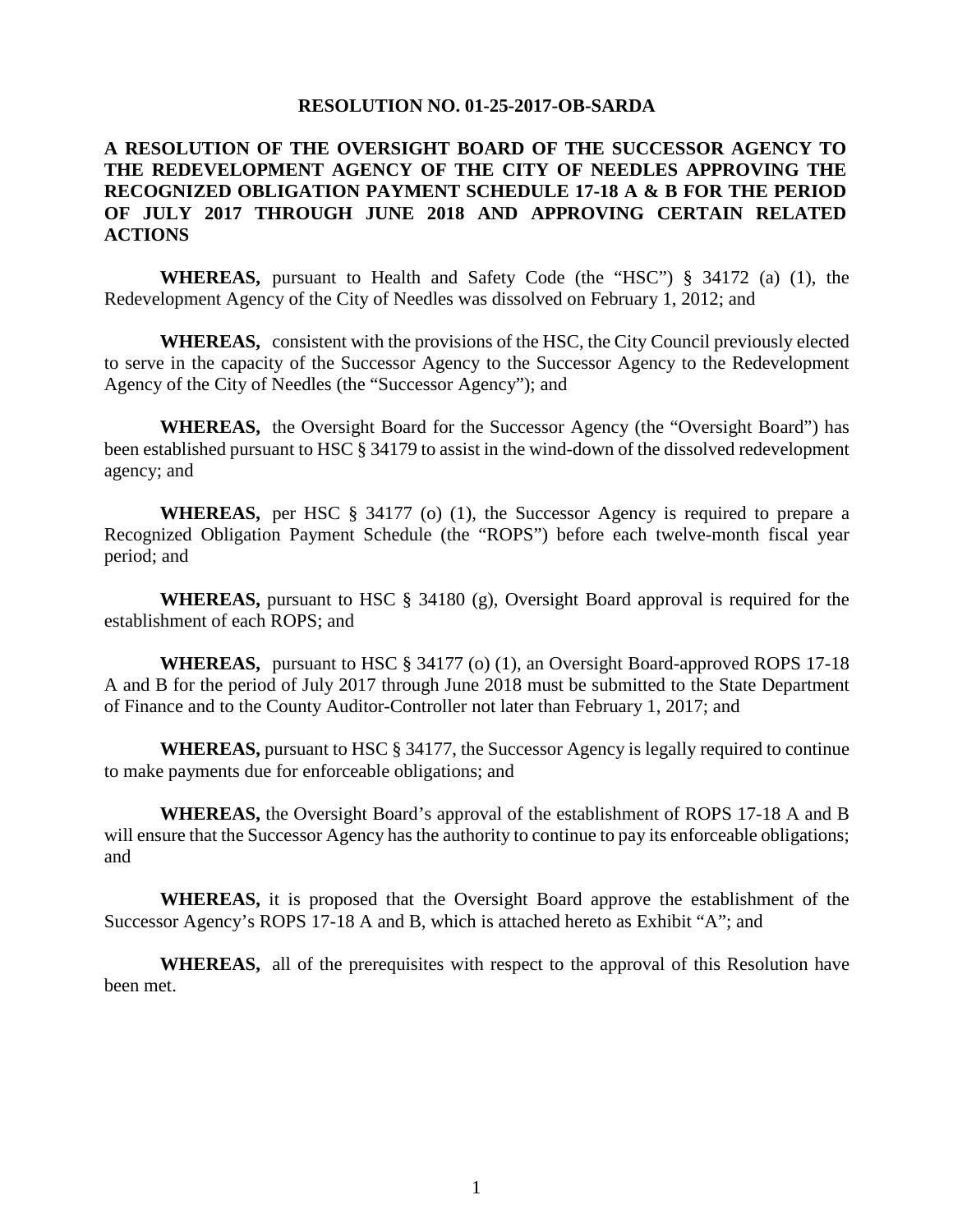NOW, THEREFORE, BE IT RESOLVED by the Oversight Board of the Successor Agency to the Redevelopment Agency of the City of Needles, as follows:

- The foregoing recitals are true and correct and are a substantive part of this Section 1. Resolution.
- The Successor Agency's ROPS 17-18 A and B for the period of July 2017 Section 2. through June 2018, which is attached hereto as Exhibit "A", is approved, inclusive of each enforceable obligation.
- The amount requested for enforceable obligation No. 6, the Successor Section 3. Agency's Administrative Allowance, is consistent with the provisions of HSC § 34171 (b) and is thus considered fair and reasonable.
- The City Manager, as the Successor Agency's Executive Director or Section 4. designee, is authorized to: i) post that ROPS 17-18 A and B on the City's website, ii) transmit the ROPS 17-18 A and B to the State Department of Finance, the State Controller's Office and the County Auditor-Controller for their review within the timeframe and in the manner prescribed by the HSC; and iii) make ministerial revisions to ROPS 17-18 A and B. which mav include, but are not limited to restating the information included within ROPS 17-18 A and B in any format that may be requested by the State Department of Finance, take such other actions and execute such other documents as are necessary to effectuate the intent of this Resolution, and to implement ROPS 17-18 A and B on behalf of the Successor Agency, including authorizing and causing such payments.
- This Resolution shall take effect upon the date of its adoption. Section 5.

PASSED. APPROVED AND ADOPTED this 25<sup>th</sup> day of January 2017.

**Chainnan** Presiding Officer

**ATTEST** 

Dale Jones, Secretary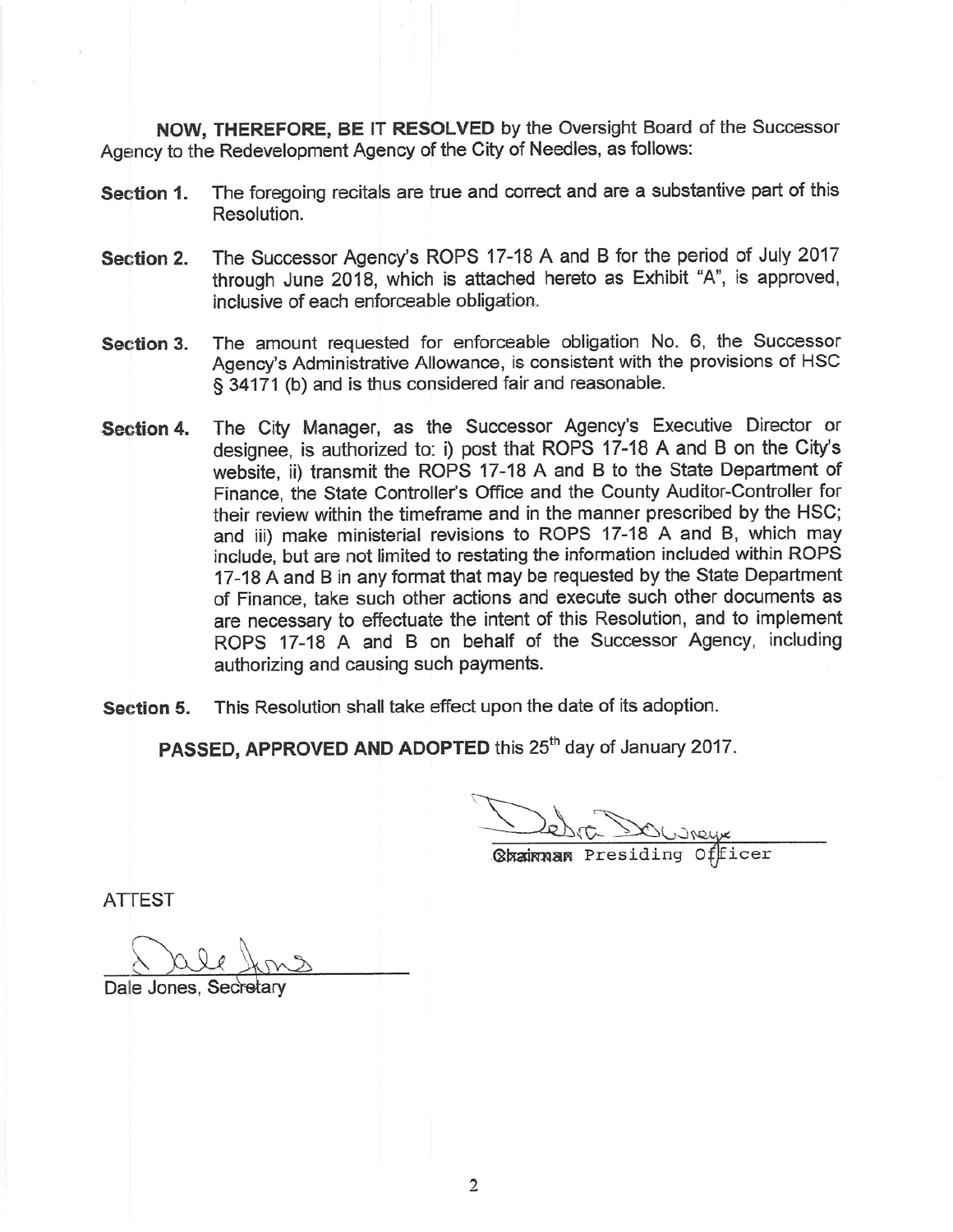#### **CERTIFIFICATION:**

I, Dale Jones, Secretary for the Oversight Board of the Successor Agency to the Redevelopment Agency of the City of Needles, do hereby certify that the foregoing Resolution No. 01-25-2017-OB-SARDA was duly adopted by the Oversight Board for the Successor Agency of the Needles Redevelopment Agency at a meeting thereof held on the 25th day of January 2017, by the following vote:

Members Daniels, Breault, McBride and Downey AYES:

**NOES:** None

ABSENT: Members Paget and DeAtley

**ABSTAIN:** None

Dale Jones, Secretary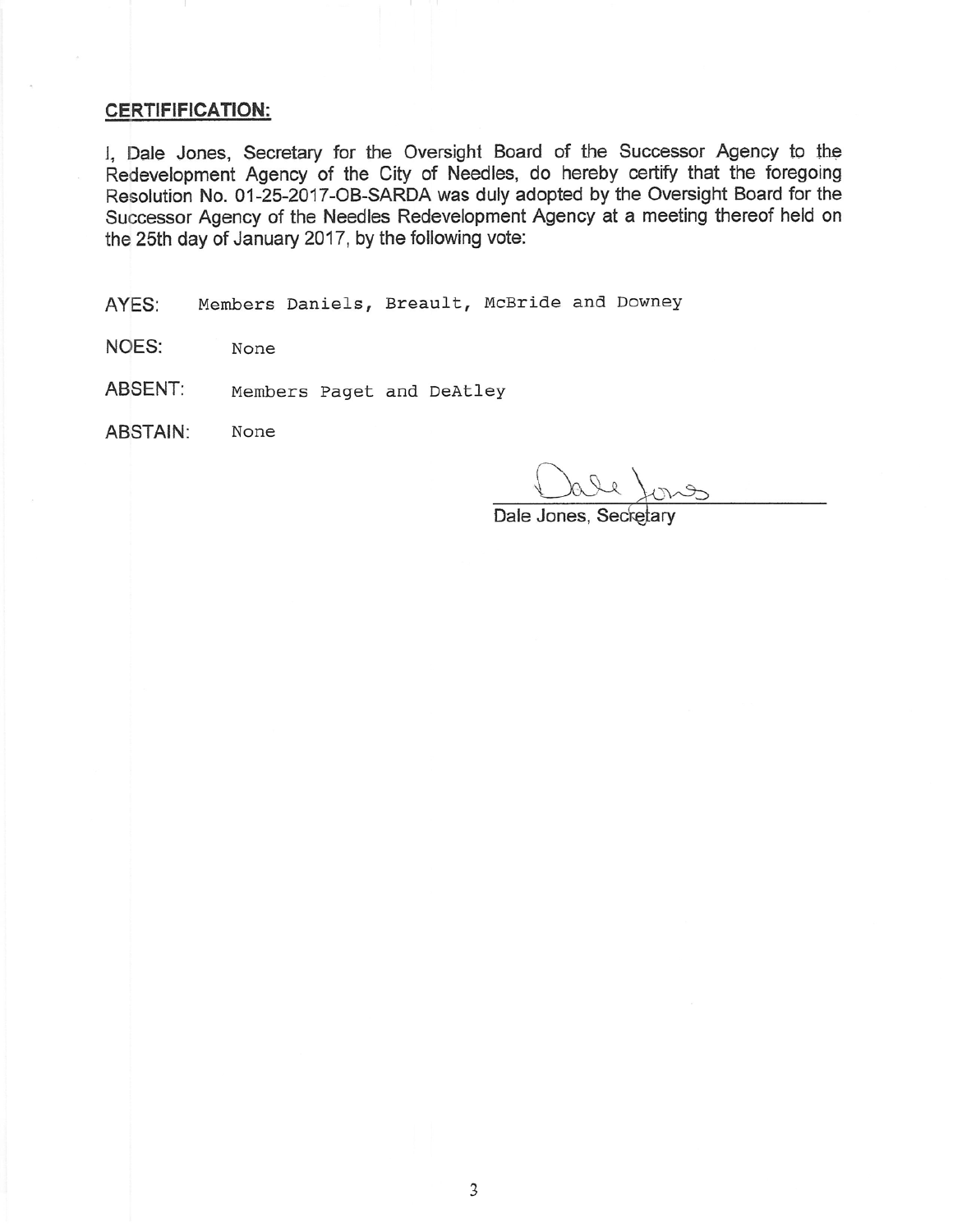

# **CITY OF NEEDLES**

Needles, California 92363 817 Third Street  $\bullet$  $(760)$  326-2113 FAX (760) 326-6765  $\bullet$ 

# CERTIFICATION

I, Dale Jones, Secretary to the Oversight Board of the Successor Agency of the Redevelopment Agency of the City of Needles, California, do hereby certify that the foregoing is a true and correct copy of Resolution Number 01-25-2017-OB-SARDA

 $000$ 

Dale Jones, CMC Secretary to the Oversight Board

 $(SEAL)$ 

Date:

January 26, 2017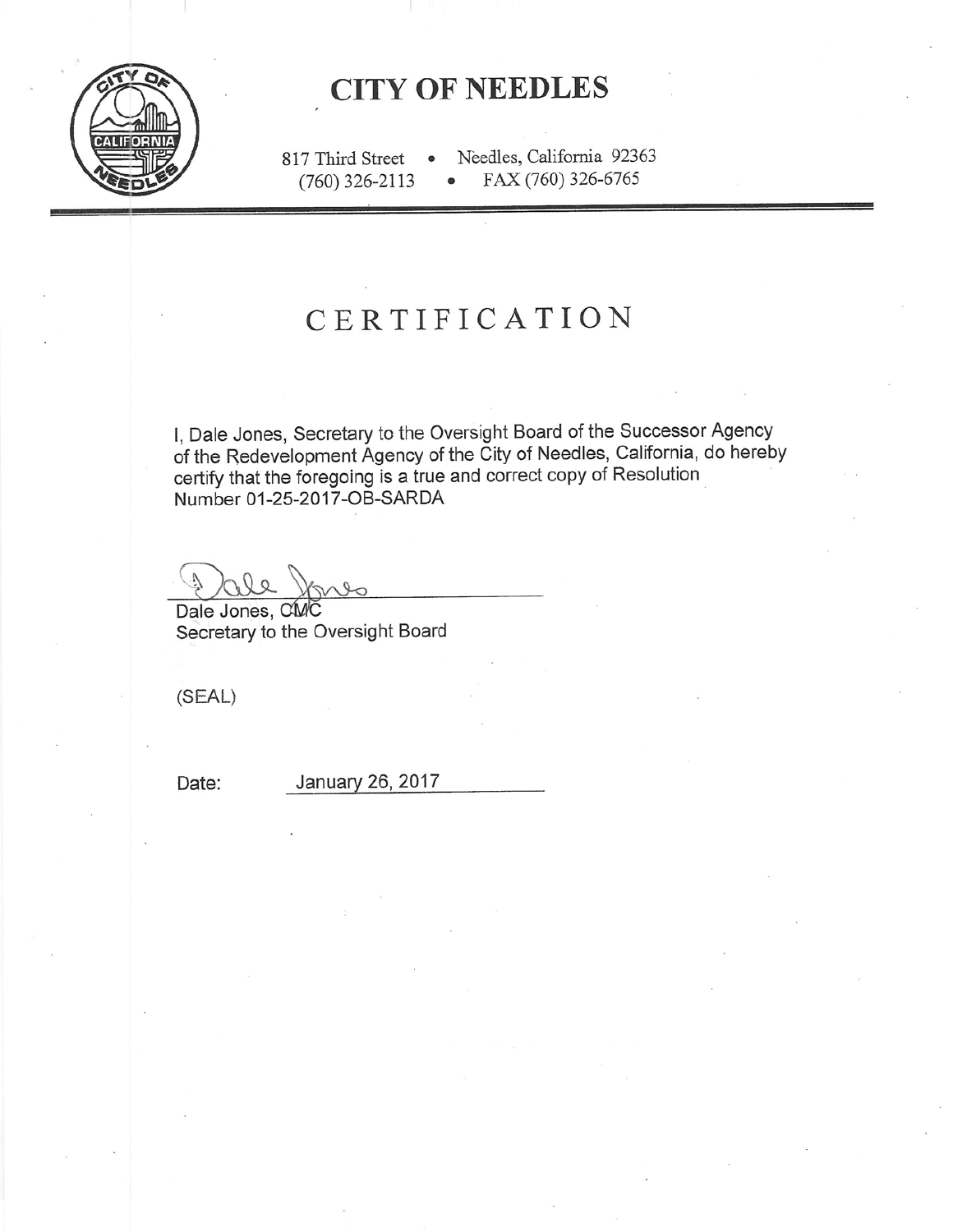**EXHIBIT "A"**

#### **SUCCESSOR AGENCY TO THE REDEVELOPMENT AGENCY OF THE CITY OF NEEDLES**

## **RECOGNIZED OBLIGATION PAYMENT SCHEDULE 17-18 A and B (JULY 2017 THROUGH JUNE 2018)**

**(See Attachment)**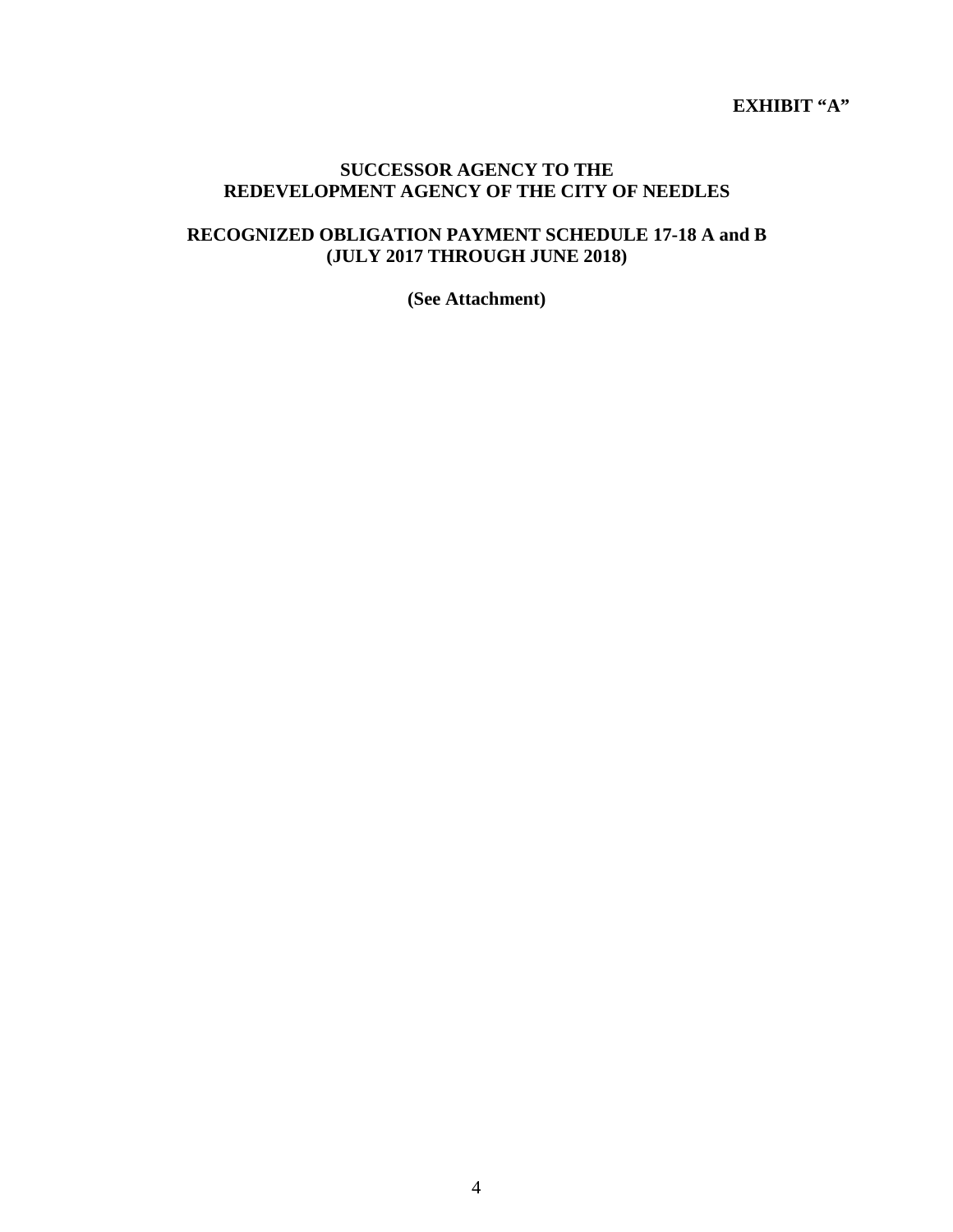|    | Current Period Requested Funding for Enforceable Obligations (ROPS Detail) | 17-18A Total<br>(July - December) | 17-18B Total<br>(January - June) |  | ROPS 17-18 Total |  |
|----|----------------------------------------------------------------------------|-----------------------------------|----------------------------------|--|------------------|--|
| A  | Enforceable Obligations Funded as Follows (B+C+D):                         | $100,000$ \$                      | 63,826 \$                        |  | 163,826          |  |
| B  | <b>Bond Proceeds</b>                                                       |                                   |                                  |  |                  |  |
| C  | Reserve Balance                                                            | 100,000                           | 63,826                           |  | 163,826          |  |
| D  | Other Funds                                                                | $\overline{\phantom{a}}$          |                                  |  |                  |  |
|    | Redevelopment Property Tax Trust Fund (RPTTF) (F+G):                       | 174,887 \$                        | 70,751 \$                        |  | 245,638          |  |
|    | <b>RPTTF</b>                                                               | 133,500                           | 29,363                           |  | 162,863          |  |
| G  | <b>Administrative RPTTF</b>                                                | 41,387                            | 41,388                           |  | 82,775           |  |
| Н. | <b>Current Period Enforceable Obligations (A+E):</b>                       | 274,887 \$                        | 134,577 \$                       |  | 409,464          |  |

| Certification of Oversight Board Chairman:<br>Pursuant to Section 34177 (o) of the Health and Safety code, I hereby<br>certify that the above is a true and accurate Recognized Obligation<br>Payment Schedule for the above named successor agency. | Name<br>/s/ | Title |
|------------------------------------------------------------------------------------------------------------------------------------------------------------------------------------------------------------------------------------------------------|-------------|-------|
|                                                                                                                                                                                                                                                      | Signature   | Date  |

## **Recognized Obligation Payment Schedule (ROPS 17-18) - Summary**

Filed for the July 1, 2017 through June 30, 2018 Period

| <b>Successor Agency:</b> | <b>Needles</b> |
|--------------------------|----------------|
| County:                  | San Bernardino |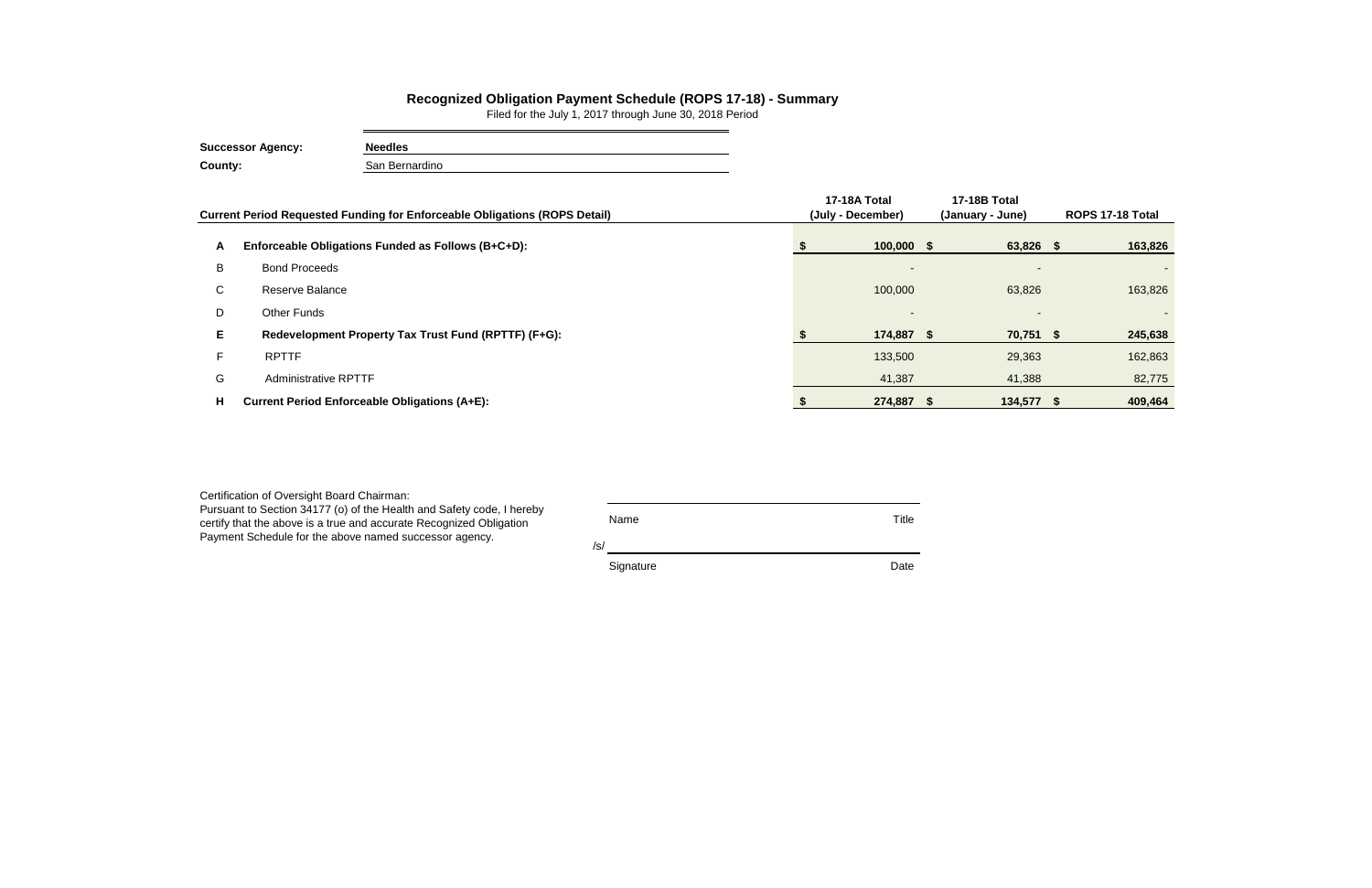|                                                                       | Needles Recognized Obligation Payment Schedule (ROPS 17-18) - ROPS Detail |                                           |                                             |                                               |                               |                                                                                                                                  |                   |                                                             |                                       |                                   |               |                                |                          |                  |                       |                            |                                                   |                         |                 |                       |                              |
|-----------------------------------------------------------------------|---------------------------------------------------------------------------|-------------------------------------------|---------------------------------------------|-----------------------------------------------|-------------------------------|----------------------------------------------------------------------------------------------------------------------------------|-------------------|-------------------------------------------------------------|---------------------------------------|-----------------------------------|---------------|--------------------------------|--------------------------|------------------|-----------------------|----------------------------|---------------------------------------------------|-------------------------|-----------------|-----------------------|------------------------------|
|                                                                       | July 1, 2017 through June 30, 2018<br>(Report Amounts in Whole Dollars)   |                                           |                                             |                                               |                               |                                                                                                                                  |                   |                                                             |                                       |                                   |               |                                |                          |                  |                       |                            |                                                   |                         |                 |                       |                              |
| A                                                                     | $\overline{B}$                                                            | C                                         | D                                           | E                                             | F                             | G                                                                                                                                | Н.                |                                                             | J                                     | K                                 | $\mathbf{L}$  | M                              | N                        | $\circ$          |                       | $\mathbf Q$                | $\mathbb{R}$                                      |                         | $\mathbf{U}$    | $\mathbf v$           | <b>W</b>                     |
|                                                                       |                                                                           |                                           |                                             |                                               |                               |                                                                                                                                  |                   |                                                             |                                       |                                   |               |                                | 17-18A (July - December) |                  |                       |                            |                                                   | 17-18B (January - June) |                 |                       |                              |
|                                                                       |                                                                           |                                           |                                             |                                               |                               |                                                                                                                                  |                   |                                                             |                                       |                                   |               |                                | <b>Fund Sources</b>      |                  |                       |                            | <b>Fund Sources</b>                               |                         |                 |                       |                              |
| Item #                                                                | Project Name/Debt Obligation                                              | Obligation Type                           | Contract/Agreement<br><b>Execution Date</b> | Contract/Agreement<br><b>Termination Date</b> | Payee                         | <b>Description/Project Scope</b>                                                                                                 | Project Area      | <b>Total Outstanding</b><br>Debt or Obligation<br>1,651,902 | Retired                               | ROPS 17-18<br>Total<br>409,464 \$ | Bond Proceeds | Reserve Balance<br>$100,000$ : | Other Funds              | RPTTF<br>133,500 | Admin RPTTF<br>41,387 | 17-18A<br>Total<br>274,887 | Reserve Balance<br><b>Bond Proceeds</b><br>63,826 | Other Funds             | RPTTF<br>29,363 | Admin RPTTF<br>41,388 | 17-18B<br>Total<br>134,577   |
|                                                                       | 1992 Series A Tax Bonds (Interest<br>Payment Only)                        | <b>Bond Reimbursement</b><br>greements    | 8/16/1992                                   | 3/15/2022                                     | U. S. Bank                    | Interest Only Portion of 1992 TABs<br>Debt Service                                                                               | Needles Town Ctr. | 182,625                                                     | N                                     | 53,063                            |               |                                |                          | 28,500           |                       | 28,500                     |                                                   |                         | 24,563          |                       | 24,563                       |
|                                                                       | Needles Town Center Real Estate<br>Purchase Money Loan From City          | City/County Loans On or<br>Before 6/27/11 | 1/1/1984                                    | 12/31/2018                                    | City of Needles               | Repay Real Estate Purchase Money                                                                                                 | Needles Town Ctr. | 163,826                                                     | N                                     | 163,826                           |               | 100,000                        |                          |                  |                       | 100,000                    | 63,826                                            |                         |                 |                       | 63,826                       |
|                                                                       | leedles Town Center Admin. Loan<br>Made During First Two-Years of         | City/County Loans On or<br>Before 6/27/11 | 1/1/1984                                    | 12/31/2018                                    | <b>City of Needles</b>        | Repay Admin. Loan Originated During Needles Town Ctr.<br>First Two-Years of RDA (See Notes)                                      |                   |                                                             |                                       |                                   |               |                                |                          |                  |                       |                            |                                                   |                         |                 |                       |                              |
|                                                                       | 6 Successor Agency Administration<br>1992 Series A Tax Bonds (Principal   | Admin Costs<br><b>Bond Reimbursement</b>  | 2/1/2012<br>8/16/1992                       | 11/26/2035<br>8/15/2022                       | City of Needles<br>U. S. Bank | Successor Agency Administration<br>Principal Reduction Portion of the 1992 Needles Town Ctr.                                     | Needles Town Ctr. | 496,650<br>760,000                                          | $N$ $\sqrt{S}$<br>N                   | 82,775<br>105,000<br>$\mathsf{s}$ |               |                                |                          | 105,000          | 41.387 \$             | 41,387<br>105,000          |                                                   |                         |                 | 41.388                | 41,388                       |
|                                                                       | Reduction Payment Only)<br><b>Securities Servicing</b>                    | Agreements<br>Fees                        | 8/16/1992                                   | 8/15/2022                                     | U. S. Bank                    | TABs Debt Service<br>Securities Servicing for 1992 TABs                                                                          | Needles Town Ctr. | 28,800                                                      | N                                     | 4,800                             |               |                                |                          |                  |                       |                            |                                                   |                         | 4,800           |                       | 4,800                        |
|                                                                       | 10 Third - Party Related Litigation                                       | Litigation                                | 2/1/2012                                    | 11/26/2035                                    | SBE Law & BBK Law             | (Paid During "B" ROPS Cycle)<br>Third-Party Litigation: On-Going and Needles Town Ctr.<br>Anticipated (This EO is Reserved - See |                   | 20,000                                                      | N.                                    |                                   |               |                                |                          |                  |                       |                            |                                                   |                         |                 |                       |                              |
|                                                                       |                                                                           |                                           |                                             |                                               |                               | Notes)                                                                                                                           |                   |                                                             | $N$ $\sqrt{s}$                        |                                   |               |                                |                          |                  |                       |                            |                                                   |                         |                 |                       |                              |
|                                                                       |                                                                           |                                           |                                             |                                               |                               |                                                                                                                                  |                   |                                                             | $N$ $S$<br>$N$ \$<br>$N$ $s$          |                                   |               |                                |                          |                  |                       |                            |                                                   |                         |                 |                       |                              |
|                                                                       |                                                                           |                                           |                                             |                                               |                               |                                                                                                                                  |                   |                                                             | $N$ $S$<br>$N$ $\sqrt{S}$             |                                   |               |                                |                          |                  |                       |                            |                                                   |                         |                 |                       |                              |
| 17                                                                    |                                                                           |                                           |                                             |                                               |                               |                                                                                                                                  |                   |                                                             | $N$ $S$<br>$N$ $S$                    |                                   |               |                                |                          |                  |                       |                            |                                                   |                         |                 |                       |                              |
| 20                                                                    |                                                                           |                                           |                                             |                                               |                               |                                                                                                                                  |                   |                                                             | $N$ $S$<br>$N$ $\sqrt{S}$             |                                   |               |                                |                          |                  |                       |                            |                                                   |                         |                 |                       |                              |
| 21<br>$^{22}$                                                         |                                                                           |                                           |                                             |                                               |                               |                                                                                                                                  |                   |                                                             | $N$ $S$<br>$N$ $s$<br>$N$ $\sqrt{s}$  |                                   |               |                                |                          |                  |                       |                            |                                                   |                         |                 |                       |                              |
| 24<br>25                                                              |                                                                           |                                           |                                             |                                               |                               |                                                                                                                                  |                   |                                                             | $N$ $S$<br>$N$ $S$                    |                                   |               |                                |                          |                  |                       |                            |                                                   |                         |                 |                       | $\mathbb{R}$                 |
| 26<br>27                                                              |                                                                           |                                           |                                             |                                               |                               |                                                                                                                                  |                   |                                                             | $N$ $S$<br>$N$ $\sqrt{S}$             |                                   |               |                                |                          |                  |                       |                            |                                                   |                         |                 |                       |                              |
| - 28                                                                  |                                                                           |                                           |                                             |                                               |                               |                                                                                                                                  |                   |                                                             | $N$ $S$<br>$N$ $S$                    |                                   |               |                                |                          |                  |                       |                            |                                                   |                         |                 |                       |                              |
| 30<br>- 31                                                            |                                                                           |                                           |                                             |                                               |                               |                                                                                                                                  |                   |                                                             | $N$ $S$<br>$N$ $\sqrt{S}$<br>$N$ $S$  |                                   |               |                                |                          |                  |                       |                            |                                                   |                         |                 |                       |                              |
| 34                                                                    |                                                                           |                                           |                                             |                                               |                               |                                                                                                                                  |                   |                                                             | $N$ \$<br>$N$ $S$                     |                                   |               |                                |                          |                  |                       |                            |                                                   |                         |                 |                       |                              |
| - 35<br>- 36                                                          |                                                                           |                                           |                                             |                                               |                               |                                                                                                                                  |                   |                                                             | $N$ $S$<br>$N$ $\sqrt{S}$             |                                   |               |                                |                          |                  |                       |                            |                                                   |                         |                 |                       |                              |
| - 31<br>38                                                            |                                                                           |                                           |                                             |                                               |                               |                                                                                                                                  |                   |                                                             | $N$ $S$<br>$N$ $S$<br>$N$ $S$         |                                   |               |                                |                          |                  |                       |                            |                                                   |                         |                 |                       |                              |
| - 40<br>41                                                            |                                                                           |                                           |                                             |                                               |                               |                                                                                                                                  |                   |                                                             | $N$ $S$<br>$N$ $\sqrt{s}$             |                                   |               |                                |                          |                  |                       |                            |                                                   |                         |                 |                       |                              |
| 42<br>43                                                              |                                                                           |                                           |                                             |                                               |                               |                                                                                                                                  |                   |                                                             | $N$ $S$<br>$N$ $S$                    |                                   |               |                                |                          |                  |                       |                            |                                                   |                         |                 |                       |                              |
| 44<br>45                                                              |                                                                           |                                           |                                             |                                               |                               |                                                                                                                                  |                   |                                                             | N<br>$\sim$<br>$N$ $\sqrt{S}$         |                                   |               |                                |                          |                  |                       |                            |                                                   |                         |                 |                       |                              |
| 46<br>$\frac{47}{48}$                                                 |                                                                           |                                           |                                             |                                               |                               |                                                                                                                                  |                   |                                                             | $N$ $\sqrt{S}$<br>$N$ \$              |                                   |               |                                |                          |                  |                       |                            |                                                   |                         |                 |                       | IS-                          |
| 49                                                                    |                                                                           |                                           |                                             |                                               |                               |                                                                                                                                  |                   |                                                             | $N$ $S$<br>$N$ $S$<br>N <sub>\$</sub> |                                   |               |                                |                          |                  |                       |                            |                                                   |                         |                 |                       | $\mathsf{S}$                 |
| $\frac{50}{51}$                                                       |                                                                           |                                           |                                             |                                               |                               |                                                                                                                                  |                   |                                                             | N \$<br>N   \$                        |                                   |               |                                |                          |                  |                       |                            |                                                   |                         |                 |                       | ∣\$.                         |
| 53<br>54                                                              |                                                                           |                                           |                                             |                                               |                               |                                                                                                                                  |                   |                                                             | $N$ $\sqrt{s}$<br>$N$ $S$             |                                   |               |                                |                          |                  |                       | $\sim$ 100 $\pm$           |                                                   |                         |                 |                       | $\mathbb{S}$<br>$\sqrt{S}$   |
| 55<br>$\frac{56}{57}$                                                 |                                                                           |                                           |                                             |                                               |                               |                                                                                                                                  |                   |                                                             | $N$ \$<br>N \$<br>$N$ $\sqrt{S}$      |                                   |               |                                |                          |                  |                       |                            |                                                   |                         |                 |                       | $\mathsf{S}$<br>IS-<br>IS-   |
| 58<br>59                                                              |                                                                           |                                           |                                             |                                               |                               |                                                                                                                                  |                   |                                                             | N \$<br>$N$ \$                        |                                   |               |                                |                          |                  |                       |                            |                                                   |                         |                 |                       | $\sqrt{s}$                   |
| 60<br>61                                                              |                                                                           |                                           |                                             |                                               |                               |                                                                                                                                  |                   |                                                             | N \$<br>$N$ $\sqrt{S}$                |                                   |               |                                |                          |                  |                       |                            |                                                   |                         |                 |                       | ∣\$.<br>IS-                  |
| $\begin{array}{r} 62 \\ 63 \\ 64 \end{array}$                         |                                                                           |                                           |                                             |                                               |                               |                                                                                                                                  |                   |                                                             | $N$ \$<br>$N$ \$                      |                                   |               |                                |                          |                  |                       |                            |                                                   |                         |                 |                       | $\mathbb{R}$                 |
| 65                                                                    |                                                                           |                                           |                                             |                                               |                               |                                                                                                                                  |                   |                                                             | N \$<br>N \$<br>$N$ $\sqrt{s}$        |                                   |               |                                |                          |                  |                       |                            |                                                   |                         |                 |                       | IS-<br>IS-                   |
| $\begin{array}{r}\n 66 \\ \hline\n 67\n \end{array}$<br>$rac{68}{68}$ |                                                                           |                                           |                                             |                                               |                               |                                                                                                                                  |                   |                                                             | $N$ \$<br>$N_S$                       |                                   |               |                                |                          |                  |                       |                            |                                                   |                         |                 |                       | $\sqrt{S}$                   |
| 69<br>70                                                              |                                                                           |                                           |                                             |                                               |                               |                                                                                                                                  |                   |                                                             | $N$ $\sqrt{S}$<br>$N$ \$              |                                   |               |                                |                          |                  |                       |                            |                                                   |                         |                 |                       | IS.<br>$\mathbb{R}$          |
| 71<br>$\frac{11}{72}$                                                 |                                                                           |                                           |                                             |                                               |                               |                                                                                                                                  |                   |                                                             | $N$ \$<br>N   \$                      |                                   |               |                                |                          |                  |                       |                            |                                                   |                         |                 |                       | $\mathsf{S}$                 |
| 73<br>74                                                              |                                                                           |                                           |                                             |                                               |                               |                                                                                                                                  |                   |                                                             | $N$ $\sqrt{S}$<br>$N$ \$<br>$N$ \$    |                                   |               |                                |                          |                  |                       |                            |                                                   |                         |                 |                       | $\mathbb{R}$<br>$\mathsf{S}$ |
| $\frac{75}{76}$<br>77                                                 |                                                                           |                                           |                                             |                                               |                               |                                                                                                                                  |                   |                                                             | N \$<br>$N$ $\sqrt{S}$                |                                   |               |                                |                          |                  |                       |                            |                                                   |                         |                 |                       | ∣\$.                         |
| 78<br>79                                                              |                                                                           |                                           |                                             |                                               |                               |                                                                                                                                  |                   |                                                             | $N$ $\sqrt{s}$<br>$N$ \$              |                                   |               |                                |                          |                  |                       |                            |                                                   |                         |                 |                       | IS-<br>$\sqrt{S}$            |
|                                                                       |                                                                           |                                           |                                             |                                               |                               |                                                                                                                                  |                   |                                                             | $N$ \$<br>$N$ $\sqrt{S}$              |                                   |               |                                |                          |                  |                       |                            |                                                   |                         |                 |                       | $\mathsf{S}$<br>IS.          |
|                                                                       |                                                                           |                                           |                                             |                                               |                               |                                                                                                                                  |                   |                                                             | $N$ \$                                |                                   |               |                                |                          |                  |                       |                            |                                                   |                         |                 |                       |                              |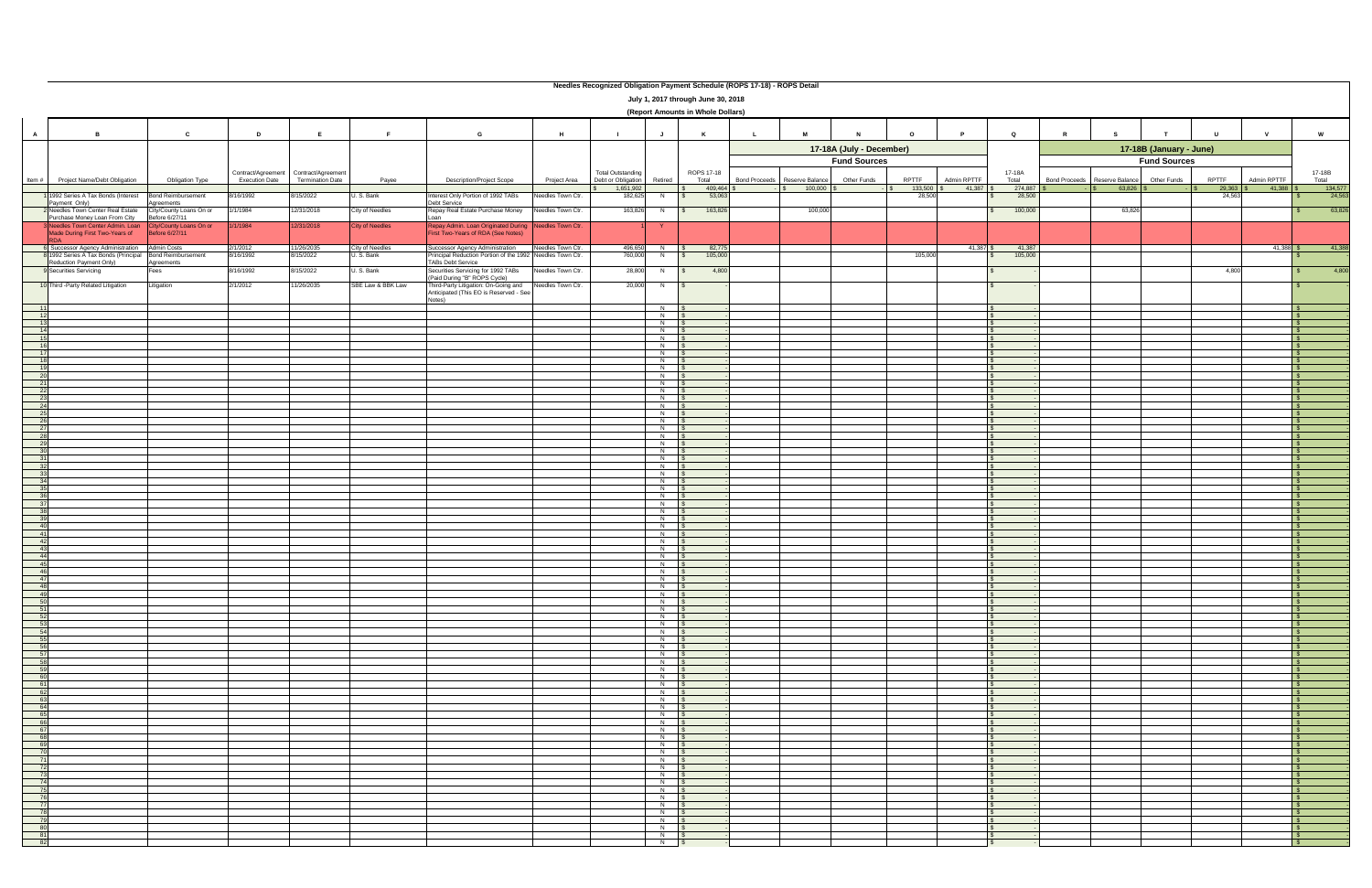# **Needles Recognized Obligation Payment Schedule (ROPS 17-18) - Report of Cash Balances (Report Amounts in Whole Dollars)**

|   | Pursuant to Health and Safety Code section 34177 (I), Redevelopment Property Tax Trust Fund (RPTTF) may be listed as a source of payment on the ROPS, but only to the extent no other funding source is available<br>or when payment from property tax revenues is required by an enforceable obligation. For tips on how to complete the Report of Cash Balances Form, see Cash Balance Tips Sheet. |                       |                                      |                               |                                 |                           |              |                                                                                                     |  |
|---|------------------------------------------------------------------------------------------------------------------------------------------------------------------------------------------------------------------------------------------------------------------------------------------------------------------------------------------------------------------------------------------------------|-----------------------|--------------------------------------|-------------------------------|---------------------------------|---------------------------|--------------|-----------------------------------------------------------------------------------------------------|--|
|   |                                                                                                                                                                                                                                                                                                                                                                                                      |                       |                                      |                               |                                 |                           |              |                                                                                                     |  |
| A | B                                                                                                                                                                                                                                                                                                                                                                                                    | $\mathbf{C}$          | D                                    | E.                            | F.                              | G                         | H            |                                                                                                     |  |
|   |                                                                                                                                                                                                                                                                                                                                                                                                      |                       |                                      | <b>Fund Sources</b>           |                                 |                           |              |                                                                                                     |  |
|   |                                                                                                                                                                                                                                                                                                                                                                                                      |                       | <b>Bond Proceeds</b>                 |                               | <b>Reserve Balance</b>          | Other                     | <b>RPTTF</b> |                                                                                                     |  |
|   |                                                                                                                                                                                                                                                                                                                                                                                                      |                       |                                      | Prior ROPS<br>period balances | Prior ROPS<br><b>RPTTF</b>      |                           |              |                                                                                                     |  |
|   |                                                                                                                                                                                                                                                                                                                                                                                                      | Bonds issued on       |                                      | and DDR RPTTF                 | distributed as                  | Rent,                     | Non-Admin    |                                                                                                     |  |
|   | <b>Cash Balance Information by ROPS Period</b>                                                                                                                                                                                                                                                                                                                                                       | or before<br>12/31/10 | Bonds issued on<br>or after 01/01/11 | balances<br>retained          | reserve for future<br>period(s) | grants,<br>interest, etc. | and<br>Admin | <b>Comments</b>                                                                                     |  |
|   | ROPS 15-16B Actuals (01/01/16 - 06/30/16)                                                                                                                                                                                                                                                                                                                                                            |                       |                                      |                               |                                 |                           |              |                                                                                                     |  |
|   | Beginning Available Cash Balance (Actual 01/01/16)                                                                                                                                                                                                                                                                                                                                                   |                       |                                      |                               |                                 |                           |              | Cell C-1 is the DSRF for the 1992A TABs. Cell E-                                                    |  |
|   |                                                                                                                                                                                                                                                                                                                                                                                                      |                       |                                      |                               |                                 |                           |              | 1 is the retained DDR balances for use on ROPS<br>due to the structural cash-flow insolvency of the |  |
|   |                                                                                                                                                                                                                                                                                                                                                                                                      | 165,500               |                                      | 789,363                       |                                 |                           |              | Successor Agency.                                                                                   |  |
|   | 2  Revenue/Income (Actual 06/30/16)                                                                                                                                                                                                                                                                                                                                                                  |                       |                                      |                               |                                 |                           |              | Cell E-2 is interest earnings on DDR balance.                                                       |  |
|   | RPTTF amounts should tie to the ROPS 15-16B distribution from the<br>County Auditor-Controller during January 2016                                                                                                                                                                                                                                                                                   |                       |                                      | 99                            |                                 |                           |              | Cell H-2 is the actual amount of RPTTF received<br>238,262 from the CAC for ROPS 15-16B.            |  |
| 3 | Expenditures for ROPS 15-16B Enforceable Obligations (Actual                                                                                                                                                                                                                                                                                                                                         |                       |                                      |                               |                                 |                           |              | Cell H-3 is the actual amount of RPTTF received                                                     |  |
|   | 06/30/16)                                                                                                                                                                                                                                                                                                                                                                                            |                       |                                      |                               |                                 |                           |              | from the CAC for ROPS 15-16B. Cell E-3 is the<br>use of retained balance funds. The sum of Cells    |  |
|   |                                                                                                                                                                                                                                                                                                                                                                                                      |                       |                                      |                               |                                 |                           |              | E-3 and H-3 is \$261,988. The Successor Agency                                                      |  |
|   |                                                                                                                                                                                                                                                                                                                                                                                                      |                       |                                      |                               |                                 |                           |              | did not receive any RPTTF for DOF-approved EO                                                       |  |
| 4 | Retention of Available Cash Balance (Actual 06/30/16)                                                                                                                                                                                                                                                                                                                                                |                       |                                      | 23,726                        |                                 |                           | 238,262      | No. 10.<br>Cell C-4 is the DSRF for the 1992A TABs, which                                           |  |
|   | RPTTF amount retained should only include the amounts distributed as                                                                                                                                                                                                                                                                                                                                 |                       |                                      |                               |                                 |                           |              | is held by the Trustee Bank. Cell E-4 is the DDR                                                    |  |
|   | reserve for future period(s)                                                                                                                                                                                                                                                                                                                                                                         |                       |                                      |                               |                                 |                           |              | retained balance which is reserved for the                                                          |  |
|   |                                                                                                                                                                                                                                                                                                                                                                                                      |                       |                                      |                               |                                 |                           |              | payment of a portion of the DDR balances due<br>per DOF's letter of 11-4-16 approving Oversight     |  |
|   |                                                                                                                                                                                                                                                                                                                                                                                                      |                       |                                      |                               |                                 |                           |              | Board Resolution No. 06-15-2016-OB-SARDA.                                                           |  |
|   |                                                                                                                                                                                                                                                                                                                                                                                                      | 165,500               |                                      | 765,736                       |                                 |                           |              | Payment is anticipated duriing the ROPS 16-17<br>period.                                            |  |
|   | 5  ROPS 15-16B RPTTF Balances Remaining                                                                                                                                                                                                                                                                                                                                                              |                       |                                      |                               |                                 |                           |              |                                                                                                     |  |
|   |                                                                                                                                                                                                                                                                                                                                                                                                      |                       |                                      | No entry required             |                                 |                           |              |                                                                                                     |  |
|   |                                                                                                                                                                                                                                                                                                                                                                                                      |                       |                                      |                               |                                 |                           |              |                                                                                                     |  |
|   | <b>Ending Actual Available Cash Balance</b>                                                                                                                                                                                                                                                                                                                                                          |                       |                                      |                               |                                 |                           |              |                                                                                                     |  |
|   | C to G = $(1 + 2 - 3 - 4)$ , H = $(1 + 2 - 3 - 4 - 5)$                                                                                                                                                                                                                                                                                                                                               |                       |                                      |                               |                                 |                           |              |                                                                                                     |  |
|   |                                                                                                                                                                                                                                                                                                                                                                                                      |                       |                                      |                               |                                 |                           |              |                                                                                                     |  |
|   |                                                                                                                                                                                                                                                                                                                                                                                                      |                       |                                      |                               |                                 |                           |              |                                                                                                     |  |